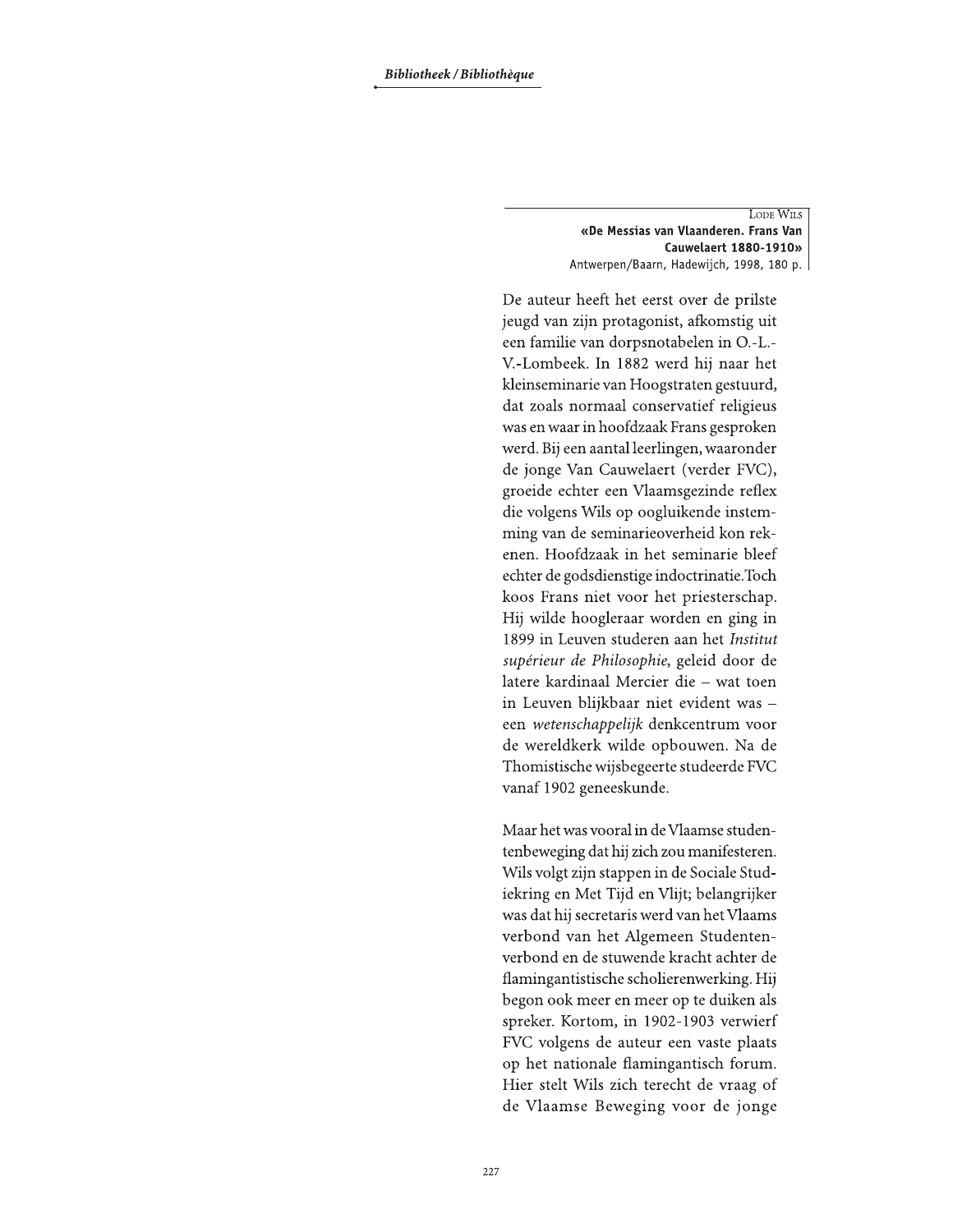studentenleider al dan niet méér was dan een klerikaal middel om het volk te kerstenen. Puttend uit zijn eigen Van Clovis *tot Happart* brengt de auteur nog even de  $19<sup>e</sup>$  eeuwse context in herinnering, waarin taalstrijd ideologische strijd was en de Vlaamse Beweging met de beginnende arbeidersbeweging in het levensbeschouwelijke spanningsveld terecht kwam, waarbij de eerste meer en meer opgesloten raakte in de klerikale wereld. FVC ging op de politieke toer net toen door de evenredige zetelverdeling Vlaamse liberalen én socialisten in het parlement raakten, antiklerikalen dus, die een einde maakten aan de Vlaamse katholieke meerderheid. "Een ramp voor de taalstrijd", aldus Wils...

In dat kader sprak de studentenleider weliswaar aanvankelijk nog als een collegedirecteur, maar begon zich al vlug handig – "listig" meent Wils – te bewegen in het spanningsveld tussen scholierenbeweging en politiek (die de bisschoppen niet aanstond), en tussen katholieke en neutrale Vlaamse Beweging. Er was dus onmiskenbaar sprake van een ideologische verruiming bij FVC en andere 'Leuvenaars' die de auteur vooral toeschrijft aan de invloed van Julius Mac Leod. Het hoeft dan ook niet echt te verwonderen dat FVC bij de strijd voor de vernederlandsing van de universiteit Gent en van het middelbaar onderwijs (wetsvoorstel Coremans, vanaf 1901), de medewerking van vrijzinnigen niet uitsloot en ook principieel een aantal katholieke politici en de bisschoppen tegen de haren instreek. Formeel echter stelde 'listige Frans' eind 1904 dat wanneer zekere Vlaamse belangen schade zouden kunnen berokkenen aan de godsdienstige belangen, de taaleisen verdaagd zouden worden.

Hoe dan ook was FVC (anders dan H.J. Elias ooit beweerde, zegt Wils) bezig met de opbouw van een flamingantische poli*tieke* macht, een streven dat – en Wils wijst er ten overloede op – perfect paste in zijn eigen politieke carrièreplanning. Daarin paste ook het veroveren van een leerstoel, maar daarvoor zou hij met tussenpozen van 1905 tot 1910 in het buitenland moeten verblijven. Uit de tweede helft van het boek blijkt hoe onverdraaglijk FVC dat vond, want het hield de 24-jarige af van zijn levensdoel : "de politieke zowel als de morele leider te worden van katholiek Vlaanderen". Eerst kwam het er nu echter op aan benoemd te worden aan de (katholieke) universiteit van Fribourg (Zwitserland) waar men een leerling van Mercier zocht. Maar eerst moest nog een doctoraat thomistische filosofie behaald worden; materiaal ervoor zou FVC vinden tijdens een studieverblijf te Leipzig. De wonderboy kreeg een indrukwekkend afscheid; Wils zegt niet met zoveel woorden dat hij Vlaanderen veilig moest stellen. In september 1905 was hij al een eerste keer terug voor het Vlaams Katholiek Congres te Lier waar hij volgens de auteur definitief doorbrak in katholiek Vlaaderen. In Leipzig en in München bleef hij zich intensief met Vlaanderen bezighouden terwijl hij tegelijkertijd - Wils benadrukt dat meer dan eens - zijn trukendoos bovenhaalde om maar zo vlug mogelijk (zonder doctoraat!) benoemd te worden in Fribourg. Daarbij rekende hij op de steun van Mercier, die pas aartsbisschop geworden was. Begin 1907 zou het eindelijk lukken...

Was er een verband met de ambigue houding van FVC in het debat over de taalregeling in het vrij middelbaar onderwijs?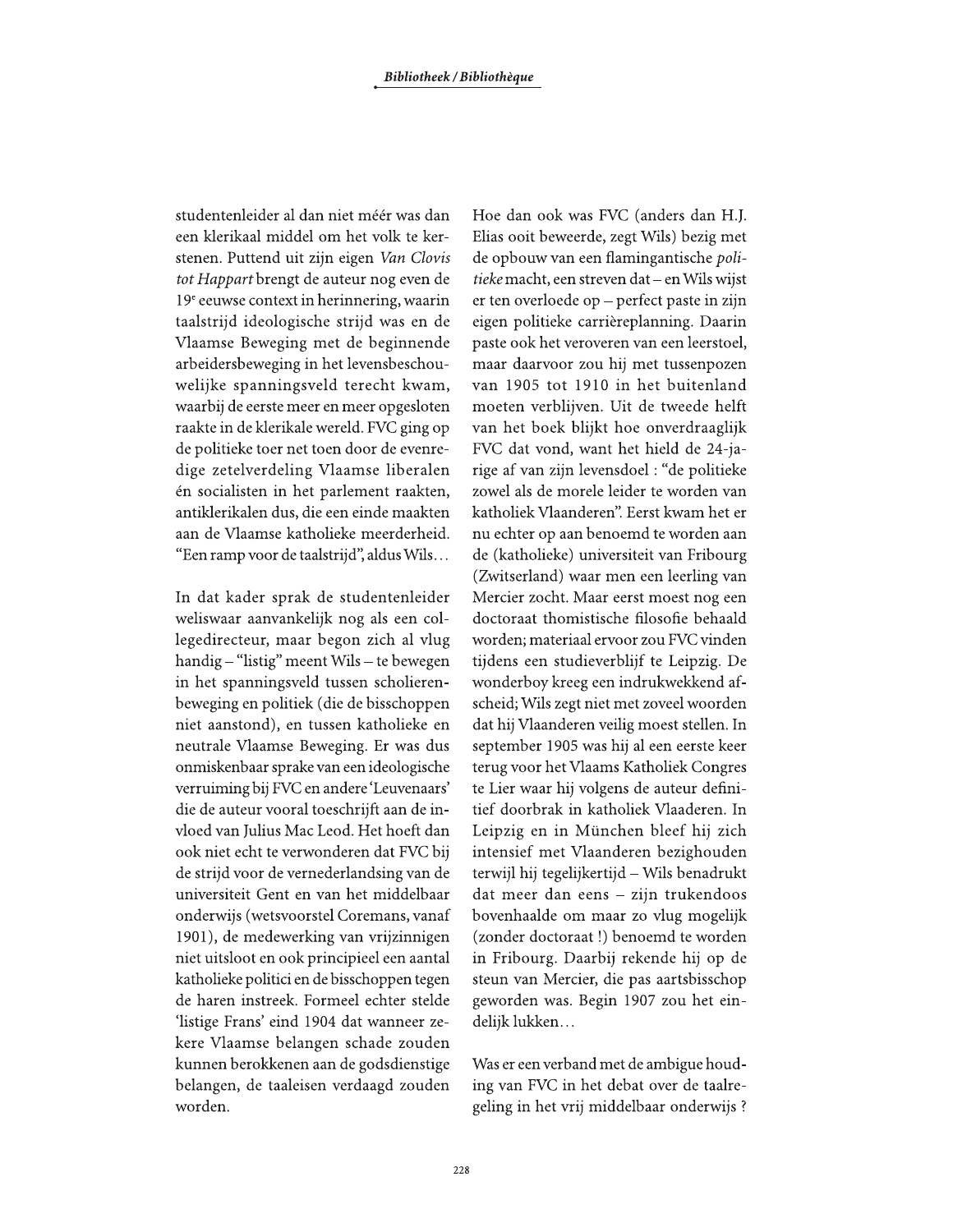In elk geval maakt de auteur duidelijk dat FVC "de opschorting van de strijd (voor een substantiële vernederlandsing) predikte zoals Mercier het wenste". Ook tegen de beruchte instructies van de bisschoppen van september 1906, waarin o.a. een katholieke Vlaamse universiteit principieel werd uitgesloten, ging FVC niet rechtstreeks in, maar "door platte broodjes te bakken" lukte het hem er Nederlandse (universitaire) vakantiecursussen voor leraars door te krijgen. Toch werd zijn houding hem door vele flaminganten niet in dank afgenomen. Wils neemt hier wat emotioneel de verdediging van zijn protagonist op zich : die kreeg toch het haalbare erdoor terwijl het "steeds weer de roepers zijn die de strijd bemoeilijken".

Ondertussen begon het verblijf in het buitenland steeds zwaarder te wegen. Tevergeefs - Mercier was niet meer zo toeschietelijk - zou FVC nu proberen een leerstoel in België te bemachtigen. Maar terwijl sommigen afgaven op "de man van valse gematigdheid" werd bij de enthousiastelingen de roep om een Messias steeds luider. Terwijl de taalkwestie in het onderwijs opnieuw opflakkerde, besloot FVC begin 1909 om op het einde van het jaar definitief naar Vlaanderen terug te keren. Weer begon hij zich in allerlei bochten te wringen om ditmaal in België als hoogleraar benoemd te worden, hoewel alsnog zonder veel wetenschappelijke verdiensten. Niet ongewoon in het Leuven van toen, waar het kweken van vrome beoefenaars van hogere beroepen voorrang kreeg op de wetenschap, aldus Wils. Als dat voor FVC niet ging, was dat dus wel degelijk om zijn Vlaamsgezinde activiteit, stelt de auteur. Nu "zijn baan gebroken was" (dixit FVC !) begon de 29-jarige aan het parlement te denken... en vatte rechtenstudies aan. De manier waarop het wetsvoorstel-Coremans door het "huidige parlementarisme" (citaat van FVC) uitgehold was en de formele Vlaamse overwinning met de wet Segers-Franck van 1910 (volgens Wils eigenlijk een verslechtering in vergelijking met de wet van 1883) speelden daar ook een rol in. En nu ging het vlugger dan verwacht: voor de verkiezingen van 1910 kwam Edward Coremans onverwacht niet meer op voor de Meetingpartij en werd hij vervangen door FVC. Deze wierp zich nu met verdubbelde ijver in de strijd om een Vlaamse hogeschool. Meer en meer mikte hij ook op het leiderschap van de héle Vlaamse Beweging. De auteur wijst hierop een zekere discrepantie : FVC was toch "een product van het klerikale flamingantische milieu" die ondanks bepaalde "modernistische" sympathieën "conservatief gestempeld" bleef. Vooruitblikkend, en als besluit, stelt Wils dat het weliswaar FVC's verdienste was dat hij een open politieke samenwerking met anderen niet schuwde, maar veel meer nog kon hij energieën mobiliseren als pleitbezorger van de verbinding van de Vlaamse Beweging met de christelijke bewegingen. Dàt zou hem later toelaten de taalstrijd tot de overwinning te voeren.

In dit boek voelt men duidelijk de appreciatie van de auteur voor zijn hoofdfiguur. Het is echter lang geen hagiografie geworden en meer dan eens komt de "Messias van Vlaanderen" er niet zo schitterend uit. Maar diens pragmatisme leidde tot successen. Is dat voldoende om meer rechtlijnige katholieke flaminganten eigenlijk als onnozele halzen voor te stellen ? Ook enkele andere vragen blijven : werd FVC nooit geplaagd door twijfels? Kon niet wat

229